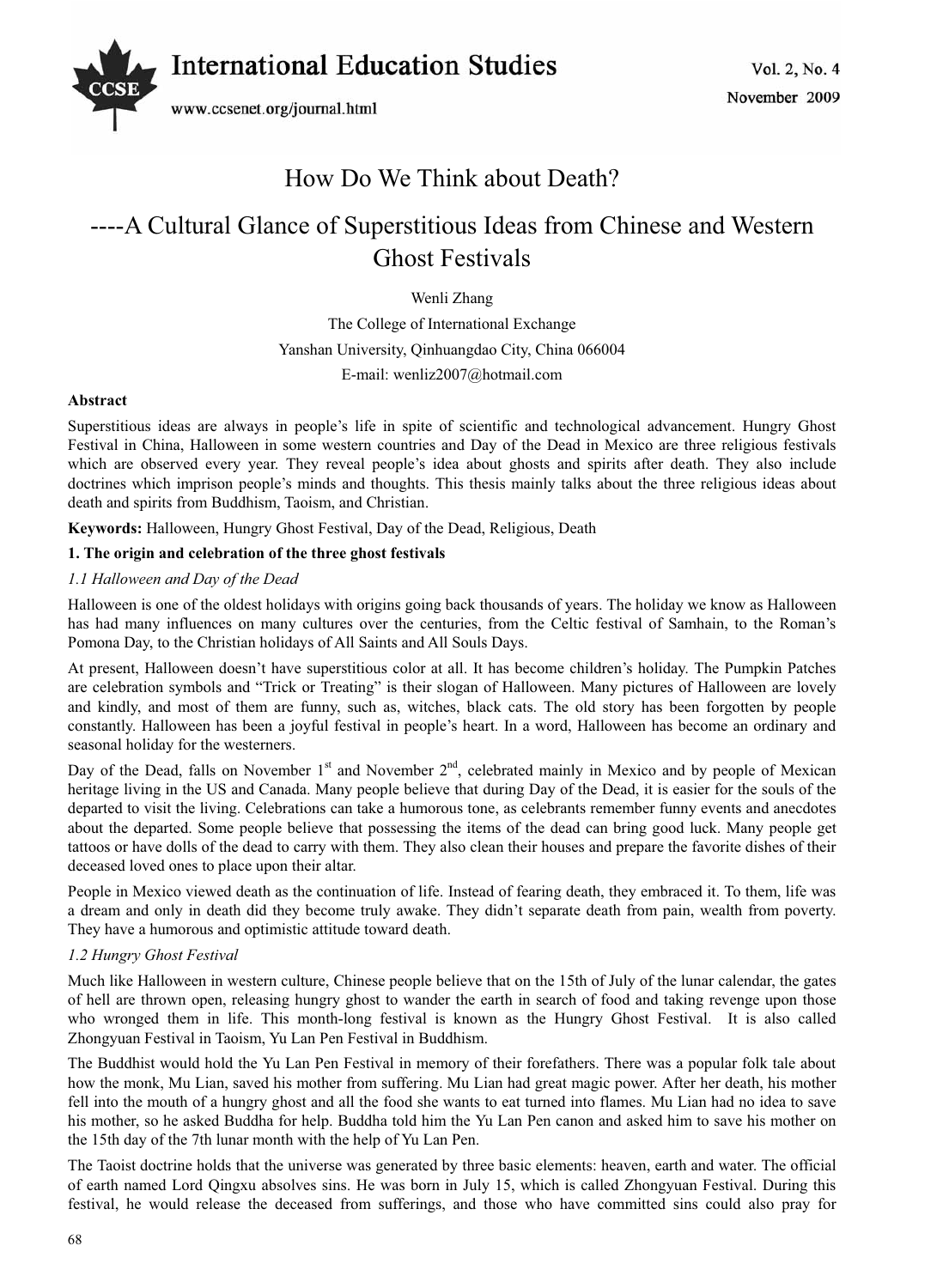absolution.

Activities at Hungry Ghost Festival include offering food and burning hell money and incense in front of the house to please the visiting ghosts and spirits as deities and ancestors. Other activities include burning and releasing miniature paper boats and lanterns on water, which signifies "giving directions to the lost ghosts".

No matter which side they are on, Chinese citizens have never shown much interest in ghosts. The streets that night are empty in some cities, as few dare leave their house. They say if a ghost finds you in the street and follows you back home, your family will have bad luck all year. All in all, people should be very careful during the Chinese ghost festival; they have to keep away from ghosts and not offend them. It's really not as much fun as Halloween.

#### **2. Religious Ideas toward death and after-death spirit**

#### *2.1 Views of Christianity*

In Western countries, Christianity is a very important religion. They have many views on death and spirits.

(1) The death of the human body doesn't mean that all the things have vanished. The death is not the end of the life, but is the beginning of another life.

(2) We survive in the world as a guest. It is temporary.

(3) We should hope for the happy hometown, which is in the heaven and is prepared for us by the God.

(4) Human's soul doesn't extinguish forever.

(5) The people can get the life again after millennium, and the rebirth is the work of the Holy Ghost. It is not the work of humans.

(6) The samara reincarnation is extent form of the human life.

The Christian think that there is coexistent time of the human and god. And the human has soul. There was a judicial procedure after people died. If the person believes in the Christ before his death, he or she can depend on Christ to enter the eternal life. The world may end in one day, but the person can live in the new world, which is made by the God, because the life is eternal there.

## *2.2 Views of Buddhism*

In China, The ghost's world is actually made by Buddhism, such as, 18 hells and reincarnation. Buddhism thinks that the ghost was one of six kinds. In other words, after the people died, it was possible to ascend to the heaven, to continue to the people's life, to drop for the domestic animal, to go to hell, to become hungry ghost, to go to asura. It is no doubt that dead people are able to turn into ghosts, but the probability is only 1/6.

#### *2.3 Views of Taoism*

Taoism does not fear death. "Life and death are like day and night." The book of Chuang Tse says,"Death and life have the same root, like twins." For that reason when we have life, death exists.

In Taoism, the energy of life has two parts, the energy of the Yin and the energy of the Yang. The spirit is Yang when a person is alive and when his spirit dies changes to Yin. Yin is the soul and can leave the body when the person dies, but the Yang energy can be preserved. So, Death is nothing but a state of energy, it does not exist in a fixed form; when the soul dies and leaves the body, it will no longer have a fix shape. Yin energy cannot be seen as we see a person.

That's why Taoism considers life as the best thing, because each person can decide about their life. They encourage people to take advantage of their life so that it can be lived healthy, prolonged and perfected.

#### **3. Superstitious Thoughts of People**

"Step on a crack and break your mother's back," children can be heard chanting as they carefully jump over every crack on the sidewalk. Adults tend to think of superstitions as childish or even uneducated beliefs--and they may be. However, superstitions abound all over the world, each influenced by the cultures of different people.

#### *3.1 Superstitions in Western Countries*

One of the top stories on a local news channel in Dallas, is the growing demand for statues of St. Joseph. The story reports that

When it comes time to sell a house, some homeowners rely on a statue of St. Joseph. A centuries-old tradition claims that burying a statue of St. Joseph in the yard helps homes sell faster.

Wherever there is a religion, there is a superstition. Superstitious are very deeply in people's mind. In the past, superstitions endangered the people and society. At the moment, superstitions still exist in the society. There are kinds of superstitions in people's life. Some are accepted, others are objected. At the same time, the superstitions produce an effect on the people and society. Here are some superstitions that are pretty famous and are every day examples: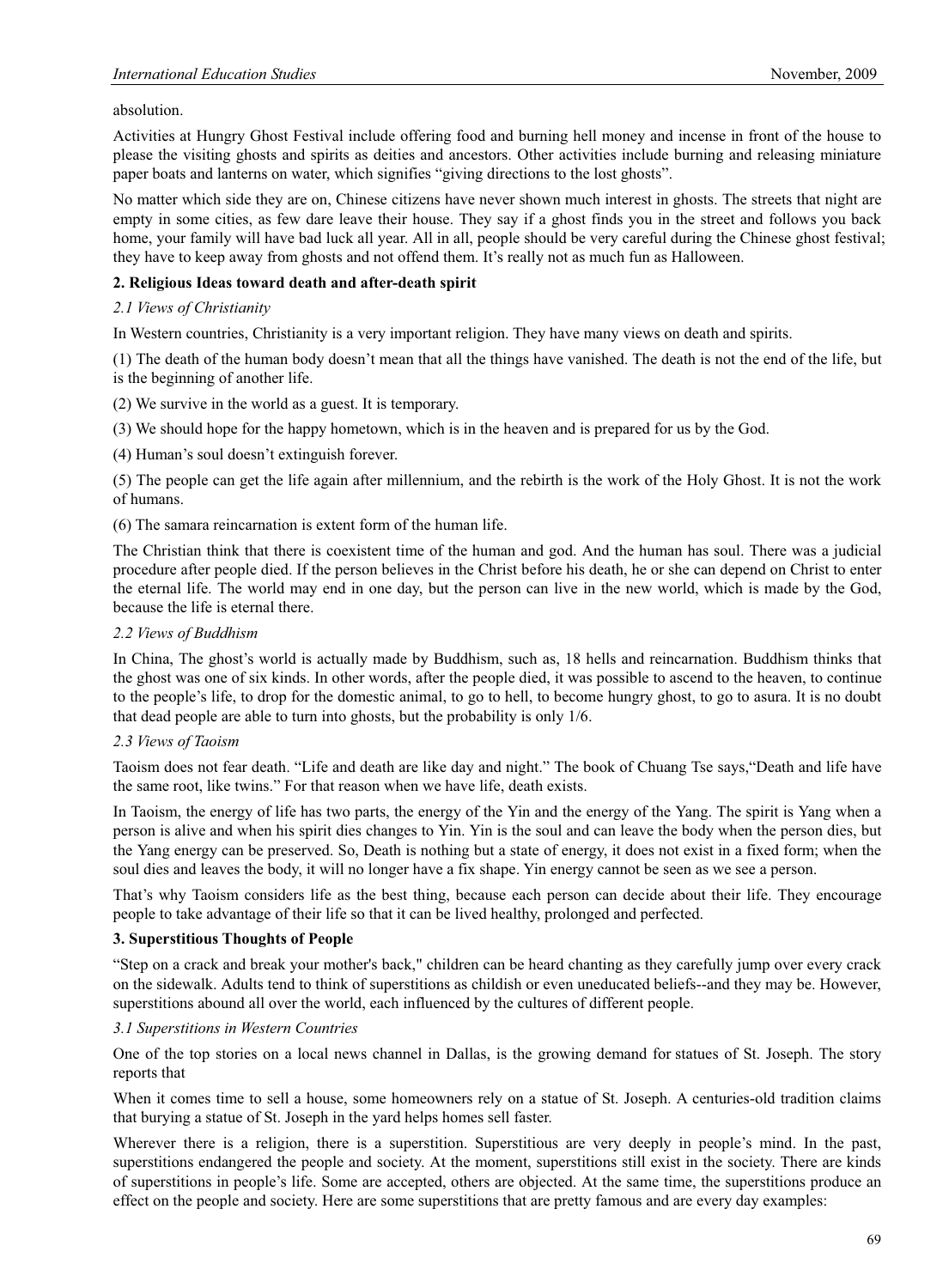3.1.1 An apple a day keeps the doctor away.

3.1.2. Getting out of bed with left foot first brings bad-luck.

3.1.3. Spit on a new baseball bat before using it for the first time to make it lucky.

3.1.4. If you blow out all the candles on your birthday cake with the first puff you will get your wish.

3.1.5. Before slicing a new loaf of bread, make the sign of the cross on it.

3.1.6. Friday, 13th is the most dreadful day and bring misfortune. Also, If 13 people sit down at a table to eat, one of them will die before the year is over. The number 13, believed to be unlucky, has been skipped over at a horse stable

3.1.7. The devil can enter your body when you sneeze. Having someone say, "God bless you," drives the devil away

3.1.8. How you start the year is how you will end it.

3.1.9. When someone dies, windows must be opened to let the soul out.

#### *3.2 Superstitions in China*

Looking back into Chinese history, superstitions have been playing an important role as a part of Chinese culture although some people think that's silly and ignorance. Since Liberation, our economic potentiality is expanding step by step, and the scientific cultural level is enhancing day by day. But, the superstitious thoughts are always in the society, and there are many superstitions in China from the past to the present which always affect people's life for a long time. Such as, Feng Shui, Ren Qi, and Temples.

### 3.2.1. "Feng Shui"

The ancient art of feng shui has been practiced in China for thousand of years. In China, traditional buildings (like the Forbidden City in Beijing) were designed according to feng shui principles. In ancient China, the Emperor would consult his imperial advisors regarding political, military and personal issues such as:

· the building of imperial palaces, burial sites and temples

· the building of new cities and public infrastructures

· selecting of auspicious dates for worshipping rituals to seek blessing from heaven for a good harvest and for peace of the kingdom

· the waging of war and the directional movement of troops

There is also a popular saying that a person who enjoys good fortunes and karma will live in a house with good feng shui.

## 3.2.2. "Ren Qi"

Very often, most people tend to overlook the physical feng shui of oneself. A person with good physical feng shui has strong Ren Qi. These are confident people who possessed strong interpersonal skills, which enable them to create new opportunities from their networking, in return enable them to obtain support from important people. To take a holistic approach, it is equally important to create a good feng shui for the house and also for oneself.

## 3.2.3. Temples

China has been an agricultural country. The superstitions originated in the village. The grave of farmer's ancestors are built in there. Many people said that ghosts haunted at night. If some crops are attacked by locusts, the people think that the ghost makes trouble. Owing to the long drought, the crops have failed, but the people think that the God are punishing them. So there are many temples in China, and many people can worship the Buddha at temple every year. Chinese people believe that the ghost and the God are ubiquitous.

## 3.2.4. Other Superstitions

1) In modern apartments, there is always a big mirror in the bathroom, and it is inevitable for us not to look in the mirror when we have a wash before going to bed . Some other people hung a mirror at their door or window to drive away ghosts.

2) If a big fire or a serious flood broke out , you would have a big fortune the next day. On the contrary, if you got a great deal of money in your dream, you'd better be careful the following days, as it is said that you will probably lose your fortune in any form.

3) Standing the chopsticks straightly in the rice bowl or put a empty bowl upside down is a taboo since it is a way to memorize the death.

4) The use of number 4 is minimized or avoided wherever possible because the Chinese word for 4, *sì*, sounds nearly the same as the word for death, *si*. Mobile telephone numbers with 4 in them sell for less.